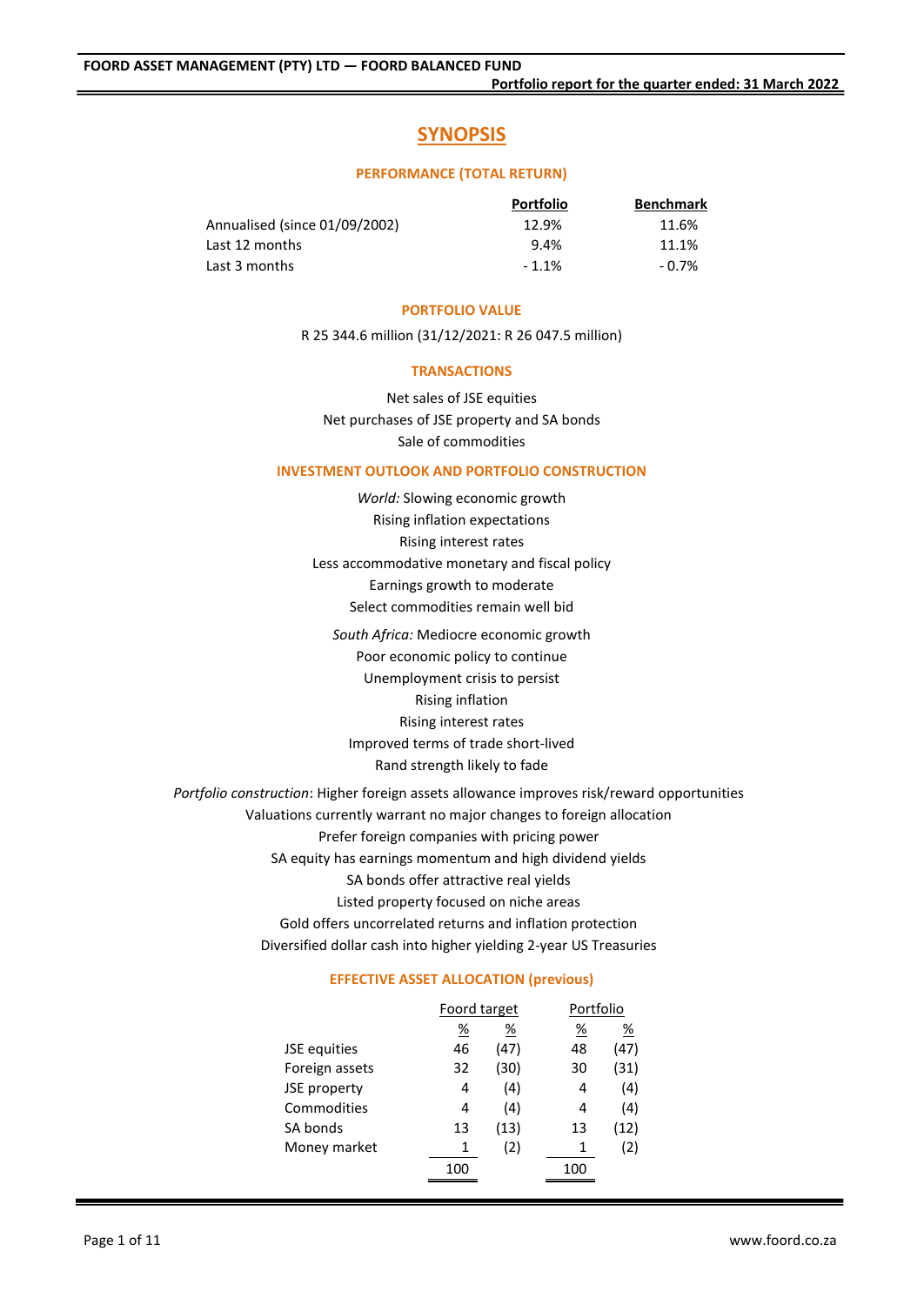### **1. PORTFOLIO PERFORMANCE**

### **1.1 Total performance to 31 March 2022**

|                             | <b>Portfolio</b> | Benchmark*    | Variance        | Peer Group#      | $CD1$         |
|-----------------------------|------------------|---------------|-----------------|------------------|---------------|
|                             | $\frac{9}{6}$    | $\frac{9}{6}$ | $\frac{\%}{\%}$ | $\underline{\%}$ | $\frac{9}{6}$ |
| From inception (01/09/2002) | 12.9             | 11.6          | 1.3             | 12.0             | 5.2           |
| 15 years                    | 8.7              | 8.4           | 0.3             | 7.6              | 5.7           |
| 10 years                    | 8.9              | 8.8           | 0.1             | 8.5              | 5.0           |
| 7 years                     | 5.6              | 6.4           | $-0.8$          | 6.1              | 4.9           |
| 5 years                     | 6.7              | 7.3           | $-0.6$          | 7.1              | 4.3           |
| 3 years                     | 8.8              | 8.9           | $-0.1$          | 8.9              | 4.5           |
| 1 year                      | 9.4              | 11.1          | $-1.7$          | 10.8             | 6.1           |
| 3 months                    | $-1.1$           | $-0.7$        | $-0.4$          | $-1.2$           | 1.9           |

*\** Market value weighted average return of the South Africa – Multi Asset – High Equity unit trust sector (excluding Foord Balanced Fund)

# (ASISA) South Africa – Multi Asset – High Equity average

### CPI estimated for March 2022

*Daily linked total rates of return (capital and income) based on unit price. Returns in percent net of service fees and fund expenses. Returns for periods exceeding 12 months are annualised percentages.*



<sup>1</sup> Current value of R100 000 notional lump sum invested at inception, distributions reinvested (graphically represented in R'000s above)

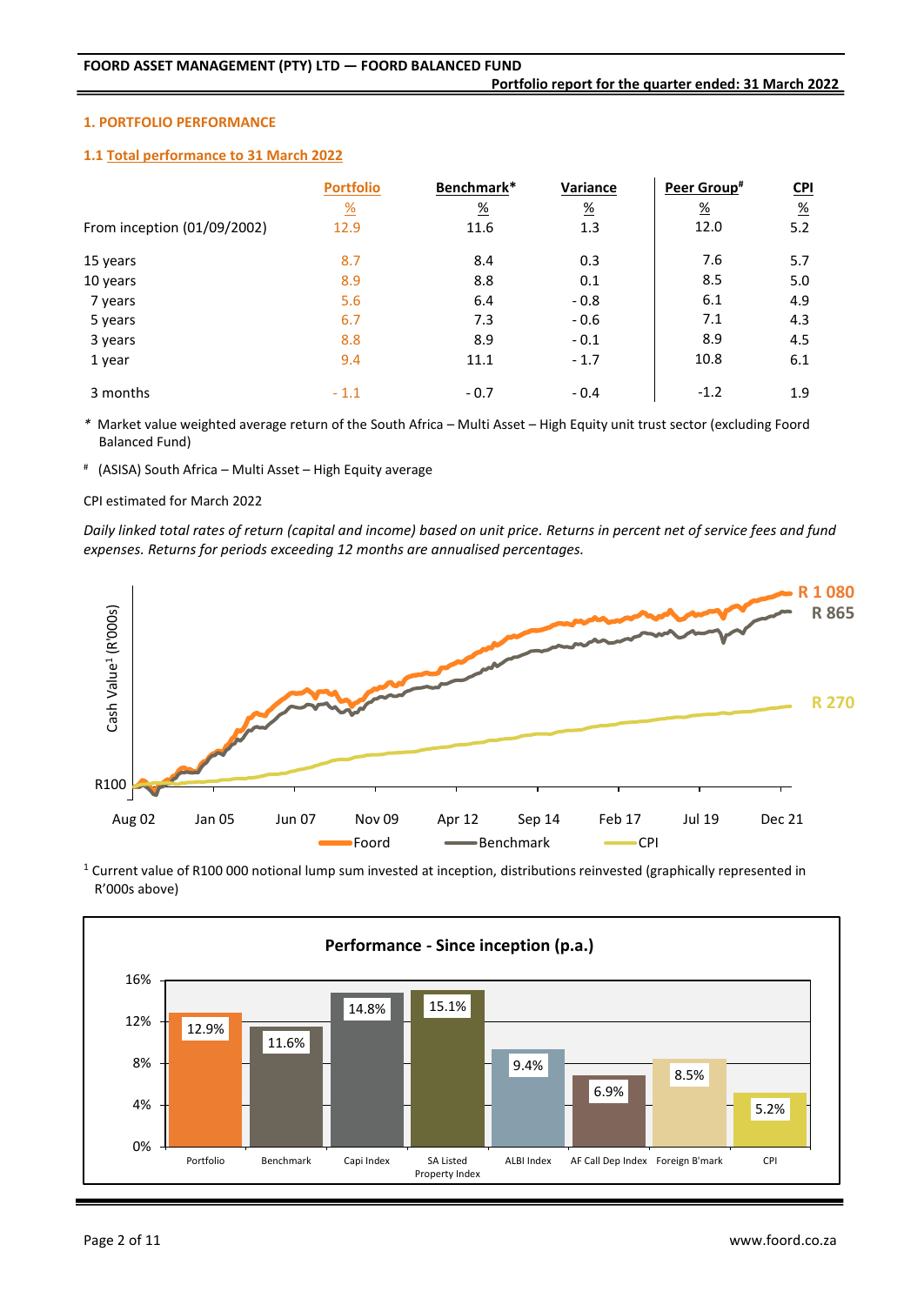## **1.2 Selection to 31 March 2022**

|                                | <b>JSE equities</b> |                       |                  | <b>JSE property</b>                                | <b>Interest bearing</b> |                       | <b>Foreign assets</b>       |                  |                       |
|--------------------------------|---------------------|-----------------------|------------------|----------------------------------------------------|-------------------------|-----------------------|-----------------------------|------------------|-----------------------|
|                                | <b>Portfolio</b>    | Capi<br>Index         | <b>Portfolio</b> | <b>SA Listed</b><br>Property<br>Index <sup>#</sup> | <b>Portfolio</b>        | <b>ALBI</b><br>Index  | <b>AF Call</b><br>Dep Index | <b>Portfolio</b> | Bench-<br>mark*       |
|                                | $\frac{9}{6}$       | $\frac{\%}{\sqrt{2}}$ | $\frac{9}{6}$    | $\frac{9}{6}$                                      | $\frac{9}{6}$           | $\frac{\%}{\sqrt{2}}$ | <u>%</u>                    | $\frac{9}{6}$    | $\frac{\%}{\sqrt{2}}$ |
| From inception<br>(01/09/2002) | 15.6                | 14.8                  | 8.7              | 15.1                                               | 9.7                     | 9.4                   | 6.9                         | 9.8              | 8.5                   |
| 15 years                       | 9.8                 | 10.7                  | 3.0              | 7.5                                                | 8.5                     | 8.3                   | 6.3                         | 10.9             | 10.4                  |
| 10 years                       | 8.8                 | 12.1                  | 2.4              | 5.0                                                | 7.8                     | 8.1                   | 5.6                         | 14.0             | 14.3                  |
| 7 years                        | 3.6                 | 9.0                   | $-7.3$           | $-2.6$                                             | 8.5                     | 7.8                   | 5.8                         | 9.7              | 10.1                  |
| 5 years                        | 4.4                 | 11.4                  | $-2.8$           | $-4.9$                                             | 8.9                     | 8.9                   | 5.5                         | 10.4             | 10.3                  |
| 3 years                        | 9.5                 | 15.0                  | $-5.7$           | $-3.8$                                             | 8.9                     | 8.4                   | 4.7                         | 11.1             | 9.7                   |
| 1 year                         | 19.4                | 22.5                  | 0.7              | 27.1                                               | 7.9                     | 12.4                  | 3.6                         | $-0.3$           | 1.9                   |
| 3 months                       | 3.1                 | 4.9                   | $-4.1$           | $-1.3$                                             | 1.1                     | 1.9                   | 0.9                         | $-6.6$           | $-13.4$               |

# The FTSE/JSE SA Listed Property Index

\* 60% Morgan Stanley World Equity Index in rand and 40% FTSE World Govt Bond Index in rand

*Asset class returns are calculated on a gross basis, using the modified dietz methodology (compounded monthly)*

## **1.3 Sector contribution to 31 March 2022**

(Returns x weight)

|          | JSE<br>equities | JSE<br>property | <b>Interest</b><br>bearing* | Other<br>assets | Foreign<br>assets | <b>Portfolio</b> |
|----------|-----------------|-----------------|-----------------------------|-----------------|-------------------|------------------|
|          | <u>%</u>        | $\frac{9}{6}$   | <u>%</u>                    | $\frac{9}{6}$   | $\frac{9}{6}$     | <u>%</u>         |
| 1 year   | 8.5             | 0.1             | 1.2                         | 0.5             | 0.0               | 10.3             |
| 3 months | 1.5             | $-0.2$          | 0.2                         | $-0.1$          | $-2.1$            | $-0.7$           |

\* Bonds and cash combined

*Returns in percent, calculated on a gross basis*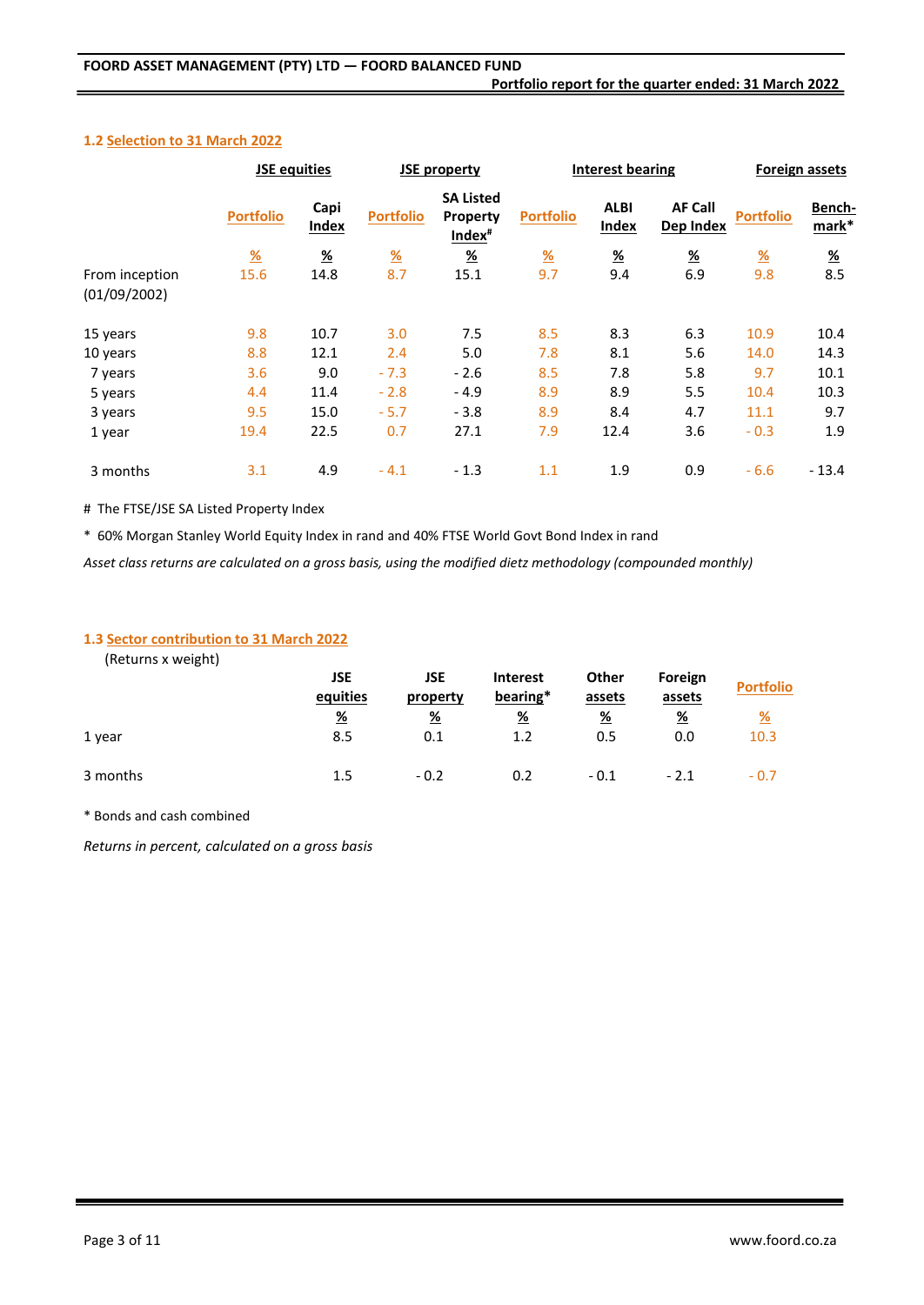Quarterly performance comment:

- SA equities were the largest contributor to investment returns, with significant returns from resources companies BHP and Anglo American, financials FirstRand and Standard Bank and SA industrial Bidvest — the allocation to Richemont, Aspen and Anheuser-Busch Inbev detracted on rand strength and rising input costs for the latter while Naspers and Prosus also detracted on weakness in principal asset, Chinese tech giant Tencent
- Foreign assets detracted most from fund returns on lower global equity markets and rand strength but the Foord international funds outperformed on strong contributions from materials company Freeport-McMoran, agrochemicals companies FMC and Bayer and precious metals streamer Wheaton, while risk management hedges on the S&P 500 protected investor capital in the falling market
- SA bonds were positive as the SA yield curve flattened with long rates ticking down and short rates moving up as SARB raised interest rates — investments in the preferred, medium-duration R186 bond gained, but underperformed longer dated securities
- The physical gold position detracted on the lower rand gold price with rand strength more than offsetting the higher dollar price for bullion — the NewGold ETF serves a crucial portfolio diversification purpose as both a hedge against inflation and as an alternative store of value to fiat currency
- The low listed property position added value as the sector weakened in aggregate on mounting domestic consumer risks on the back of rising inflation and interest rates — core holding in London property company Capital & Counties detracted on the stronger rand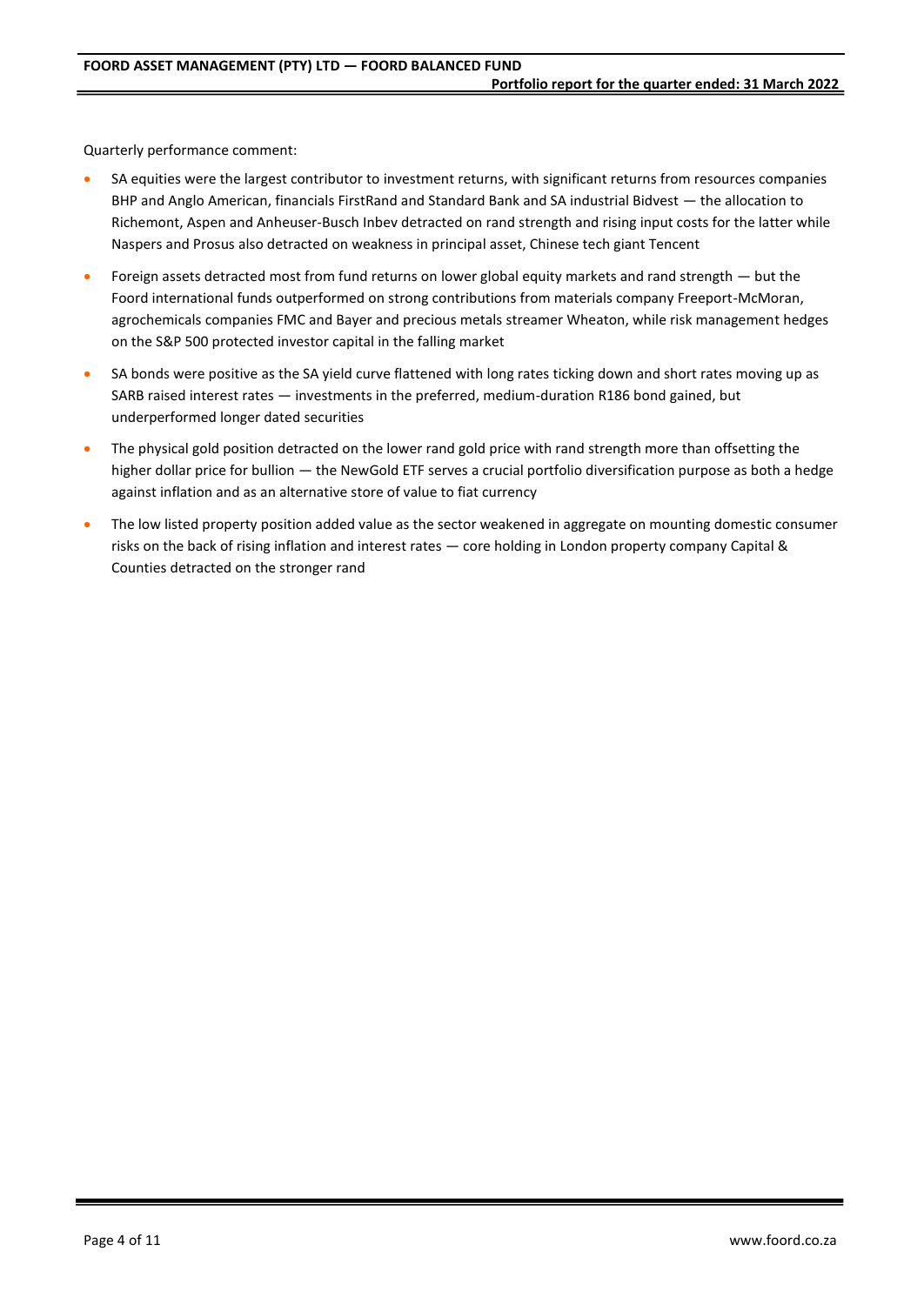**Portfolio report for the quarter ended: 31 March 2022**

|                | <b>2. PORTFOLIO STRUCTURE</b>          |                           |                | <b>FTSE/JSE</b>    |
|----------------|----------------------------------------|---------------------------|----------------|--------------------|
|                |                                        | Portfolio                 |                | <b>Capped ALSI</b> |
| <b>Mandate</b> |                                        | <b>Effective exposure</b> |                | <b>Weightings</b>  |
| (%)            |                                        | 31/12/2021                | 31/03/2022     |                    |
|                |                                        | $\frac{9}{6}$             | $\frac{9}{6}$  | $\frac{9}{6}$      |
|                | JSE equities: resources                | 6                         | $\overline{7}$ | 16                 |
|                | JSE equities: financials (ex property) | 8                         | 9              | 11                 |
|                | JSE equities: industrials              | 33                        | 32             | 21                 |
| $0 - 75$       | JSE equities*                          | 47                        | 48             | 48                 |
| $0 - 45$       | Foreign assets                         | 31                        | 30             |                    |
|                | Foord International Fund               | 14                        | 14             |                    |
|                | Foord Global Equity Fund               | 17                        | 16             |                    |
| $0 - 25$       | JSE property                           | $\overline{4}$            | 4              |                    |
| $0 - 10$       | Commodities                            | 4                         | $\overline{4}$ |                    |
| $0 - 40$       | SA bonds                               | 12                        | 13             |                    |
| $0 - 40$       | Money market                           | $\overline{2}$            | 1              |                    |
|                |                                        | 100                       | 100            |                    |
|                | <b>Total portfolio</b>                 | R 26 047.5m               | R 25 344.6m    |                    |
|                | *Size distribution of JSE equities     | $\frac{\%}{\%}$           | $\frac{9}{6}$  | $\frac{9}{6}$      |
|                | Large capitalisation                   | 81                        | 74             | 87                 |
|                | Mid capitalisation                     | 12                        | 19             | 9                  |
|                | Small capitalisation                   | 7                         | 7              | 4                  |
|                |                                        | 100                       | 100            | 100                |
|                | <b>Exposure analysis</b>               | Domestic                  | Foreign        | <b>Total</b>       |
|                |                                        | $\frac{9}{6}$             | $\frac{9}{6}$  | $\frac{9}{6}$      |
|                | Equities                               | 48                        | 22             | 70                 |
|                | Listed property                        | 4                         | 1              | 5                  |
|                | Corporate bonds                        | $\mathbf{1}$              | 0              | 1                  |
|                | Government bonds                       | 12                        | 1              | 13                 |
|                | Commodities                            | 4                         | 1              | 5                  |
|                | Money market                           | 1                         | 5              | 6                  |
|                |                                        | 70                        | 30             | 100                |





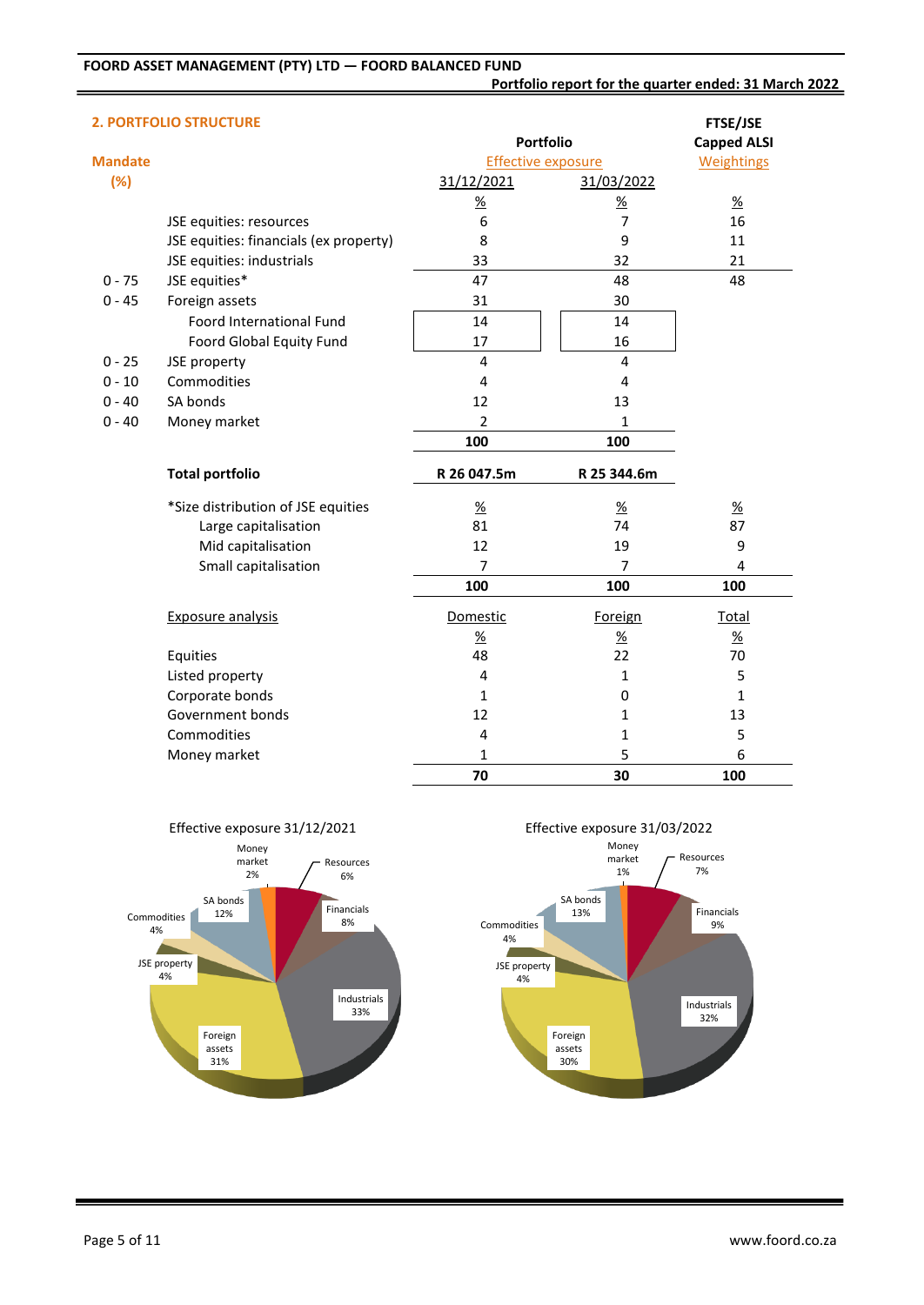## **3. MARKET BACKGROUND AND OUTLOOK**

### **3.1 World**

- The fast pace of global economic growth slowed as the base effect of post-lockdown economic re-openings started to fade — risks of sharper economic slowdown are rising given the likely accelerated pace of interest rate increases required to reign in spiking inflation
- The Fed raised rates by 0.25% and indicated that the termination of its bond buying program and additional rate increases would happen quicker than previously guided — persistent US and global inflation and the US Federal Reserve forecasting up to eight interest rate increases for 2022 are headwinds for economic growth and financial markets
- Russia's invasion of Ukraine, the size of which has not been seen in mainland Europe since the WWII, unsettled markets and sparked a sharp rise in energy and soft commodity prices — although uncertain how long hostilities might last, the timing of higher fuel and food prices adds momentum to already rising inflation
- Equities retreated on the Fed's more hawkish tone, compounded latterly by the outbreak of war in eastern Europe and strict COVID-19 lockdowns in China on surging infections — equity valuations in aggregate do not yet reflect rising risks of economic slowdown, faster than expected interest rate increases and a potential slowdown in corporate earnings momentum
- Emerging markets underperformed, dragged down by China on COVID-19 lockdowns and ongoing regulatory headwinds and Russia being removed from global indices at a zero value — commodity exporters Brazil, Mexico, Chile and South Africa all rose on the Russia/Ukraine war related spike in most commodity prices
- Developed market bond yields rose as markets began to digest the likelihood of more persistent inflation pressures than previously thought given higher US wages and rampant energy and food prices — possible economic slowdown from inflation-induced demand destruction, spreading COVID-19 Chinese lockdowns as well as any cessation in Russia/Ukraine hostilities could take some heat out of the inflation surge
- The US dollar rose against all the majors in anticipation of higher US interest rates as the Fed turned decidedly hawkish — the greenback's global reserve currency safe-haven status should provide further support given the rising uncertainties
- Precious metals gold and silver prices rallied on the eruption of geopolitical risk and the prospect of stubbornly higher inflation — these yield-free assets continue to prove their worth as important diversifiers and alternative stores of value during periods of elevated market stress

#### **3.2 South Africa**

- The economy continued to recover from the 2020 recession, with corporates reaping the benefits of significant cost control and austerity measures implemented to survive the downturn — economic growth should fall back to more lacklustre levels reflecting the structural growth impediments as base effects fade and consumers face rising inflation and interest rate headwinds
- The rise in commodity prices continued to flatter the country's terms of trade with another current account surplus likely in 2022 — the boon to export revenues should be offset to some extent by rising import volumes and sharply higher import price inflation
- National fiscus projections improved with windfall tax receipts and mining royalties on the stronger than expected economic recovery and the export commodity price boom — sovereign debt stabilisation in the next two years is looking more plausible if National Treasury can maintain its commitment to spending discipline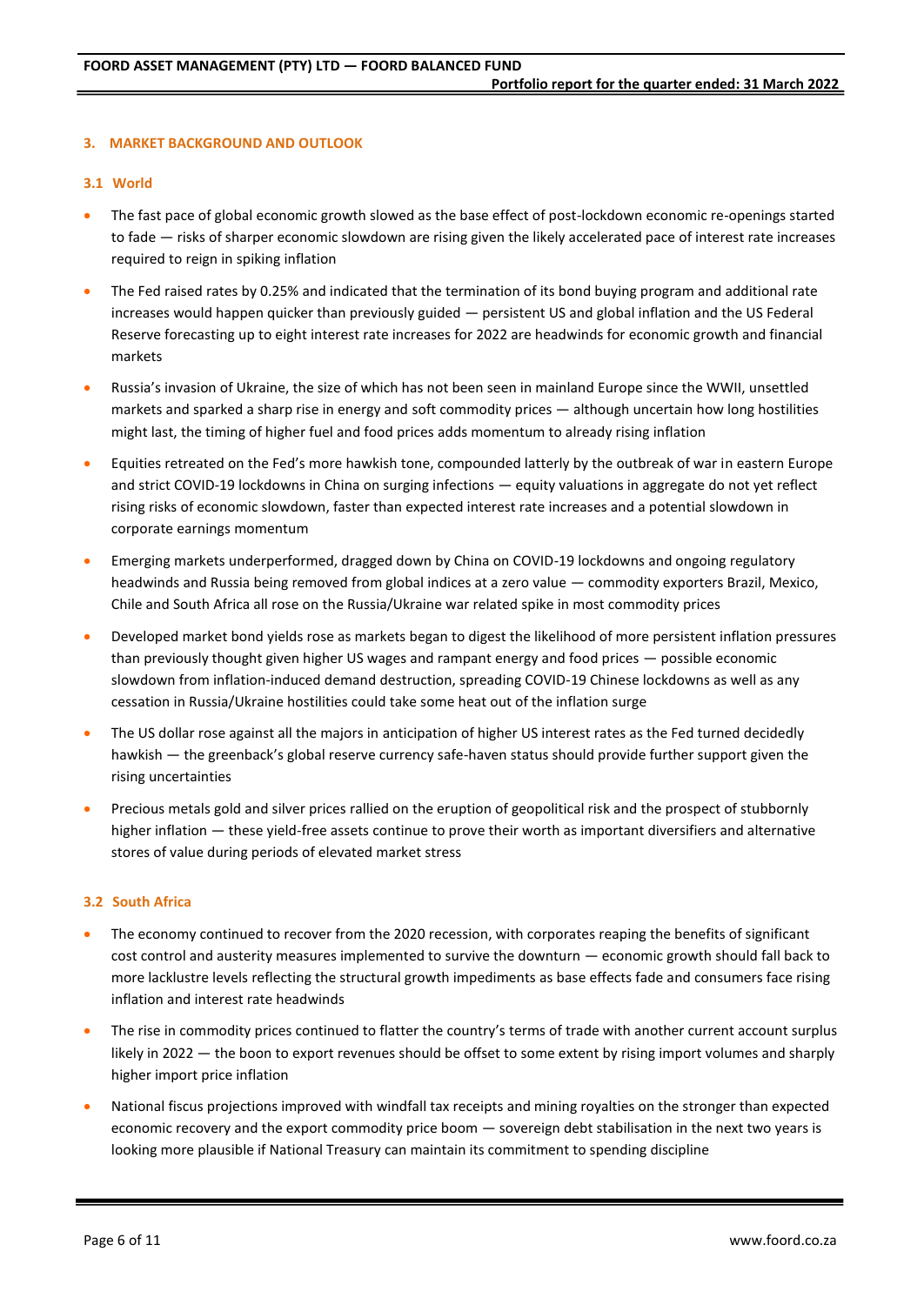## **3.2 South Africa (Continued)**

- Energy supply remains a significant constraint to economic growth as electricity generation is expected to remain in structural deficit for the next 12 to 18 months — additional renewable energy IPP commitments and regulatory amendments raising the license requirement for self-generation to 100MW are positive, but implementation has been tardy
- Inflation accelerated as the economy recovered, but has been muted by the stronger rand given the country's high propensity to import inflation — sharply higher global fuel and soft commodity prices should add to inflation pressures in the months ahead, putting pressure on South African consumers
- As expected, SARB raised interest rates another 25 basis points although two of the five MPC members favoured a 50 basis point hike — the more hawkish tone suggests that SARB is willing to move more aggressively should inflation surprise to the upside or if global central banks raise rates faster than expected, which reduces the risk of inflation moving outside the target band for a sustainable period
- South Africa was the standout emerging markets equity performer in US dollars as resources benefited from the commodity price rally and domestic financial and industrial shares delivered earnings beats on undemanding valuations — despite some base effects starting to fade, valuations are still reasonable in certain sectors which should be able to deliver reasonable earnings growth in the years ahead
- The rand strengthened against major currencies as the country's bonds offer global investors attractive real yields and a relative emerging market safe haven given the geopolitical disruption in eastern Europe and financial market headwinds in China — but prospects of structurally anaemic growth, sliding global competitiveness and extreme levels of unemployment keep the currency vulnerable over longer time horizons

#### **4. PORTFOLIO CONSTRUCTION**

- February's budget increased the regulatory limit to foreign assets for retirement funds to 45% of fund additional flexibility allows for increased probability of meeting investment objectives more consistently over time
- The managers think a neutral allocation to direct foreign assets for SA retirement savers is closer to 35% than 45% — although total foreign currency exposure is much higher given non-rand earnings of domestic businesses
- Relatively attractive SA equity valuations and supportive short-term currency fundamentals warrant no major change in foreign assets levels — a higher allocation is likely in time as South Africa's terms of trade position weakens and foreign asset valuations improve
- Equities with pricing power are best placed to protect investor capital from rising and persistent inflation, but caution is warranted — certain sectors and regions are at risk given monetary policy normalisation and increasing bond yields, and accordingly a much higher look-through equity position unlikely in the near term
- Maintained weight in SA equity select SA companies are attractively valued, supported by good earnings momentum and high dividend yields
- SA bond position retained despite higher near-term inflation and rising interest rates given attractive real yields and significantly improved fiscal position — record revenue collection from materially higher corporate taxes and mining royalties reduces the need for increased debt funding and lowers the risk of sovereign rating downgrades
- Low listed property position unchanged given the risks facing the sector  $-$  some rotations between niche counters have been made
- Cash allocation slightly reduced following increase in foreign assets shorter dated government bond yields are well above inflation, and risk of capital loss is low due to short maturity profile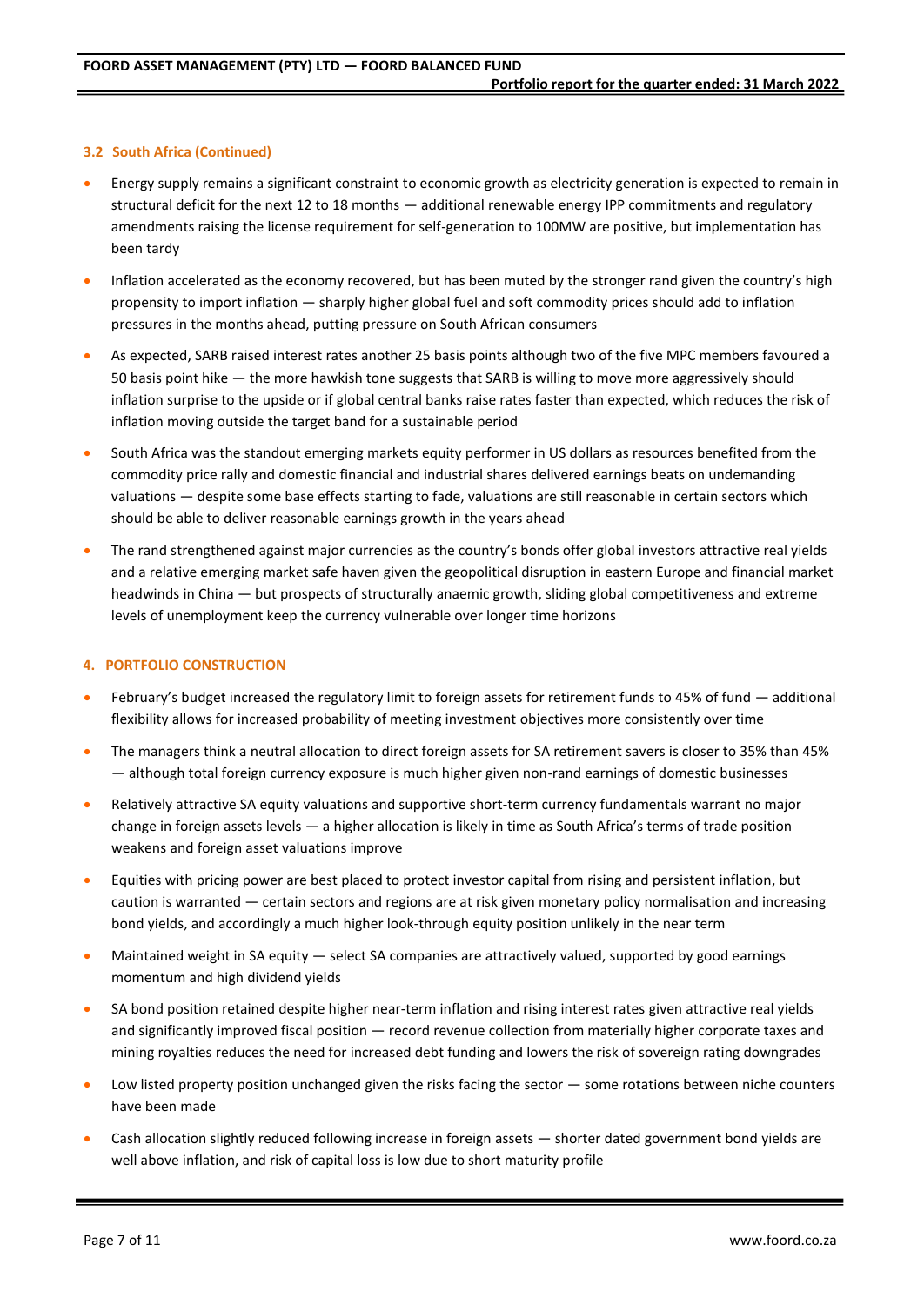## **4. PORTFOLIO CONSTRUCTION (Continued)**

Our effective asset allocation target is:

| Policy          |                                 |               | Foord target    | Portfolio at    |                 |
|-----------------|---------------------------------|---------------|-----------------|-----------------|-----------------|
| parameters      |                                 | Current       | Previous        | 31/03/2022      | 31/12/2021      |
| $\frac{\%}{\%}$ |                                 | $\frac{9}{6}$ | $\frac{\%}{\%}$ | $\frac{\%}{\%}$ | $\frac{\%}{\%}$ |
| $0 - 75$        | JSE equities                    | 46            | 47              | 48              | 47              |
| $0 - 45$        | Foreign assets                  | 32            | 30              | 30              | 31              |
|                 | <b>Foord International Fund</b> | 14            | 12              | 14              | 14              |
|                 | Foord Global Equity Fund        | 18            | 18              | 16              | 17              |
| $0 - 25$        | JSE property                    | 4             | 4               | 4               | 4               |
| $0 - 10$        | Commodities                     | 4             | 4               | 4               | 4               |
| $0 - 40$        | SA bonds                        | 13            | 13              | 13              | 12              |
| $0 - 40$        | Money market                    |               | 2               |                 | 2               |
|                 |                                 | 100           | 100             | 100             | 100             |

\* Currently 53% in equities, property 4%, commodities 7%, government bonds 4% and money market 32%

N BALKIN/D FOORD/W FRASER APRIL 2022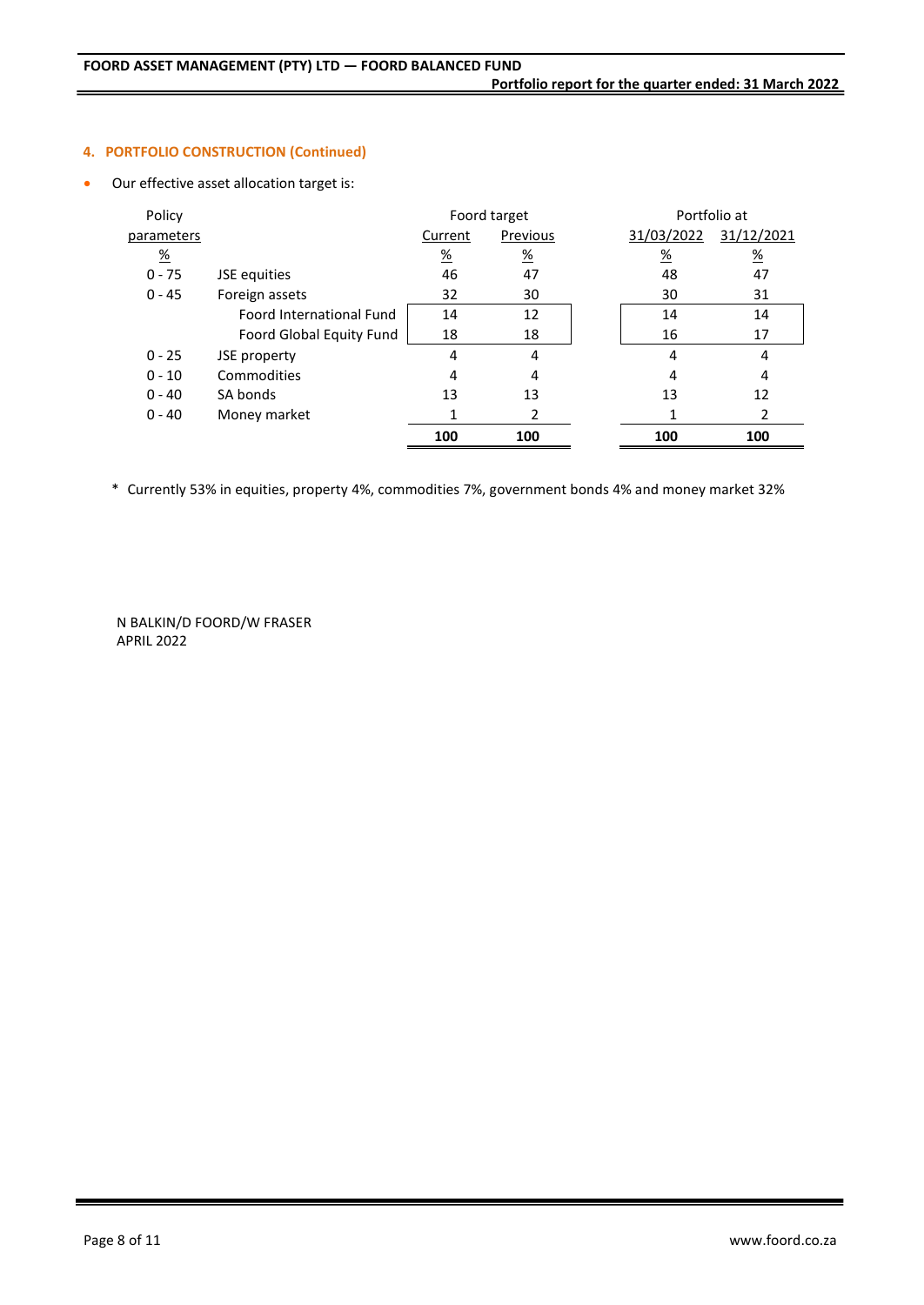## **5. EFFECTIVE EXPOSURE AND PORTFOLIO SENSITIVITY**

## **5.1 Effective exposure**

|                | Market     | Option   | Effective  | Effective |
|----------------|------------|----------|------------|-----------|
| Asset class    | value      | exposure | exposure   | exposure  |
|                | R'000      | R'000    | R'000      | %         |
| JSE equities   | 12,223,837 |          | 12,223,837 | 48.2%     |
| Foreign assets | 7,560,306  |          | 7,560,306  | 29.8%     |
| JSE property   | 1,053,657  |          | 1,053,657  | 4.2%      |
| Commodities    | 989,995    |          | 989,995    | 3.9%      |
| SA bonds       | 3,330,088  |          | 3,330,088  | 13.2%     |
| Money market   | 186,696    |          | 186,696    | 0.7%      |
| Total          | 25.344.579 |          | 25.344.579 | 100.0%    |

## **5.2 Sensitivity report**

### JSE EQUITIES

| Change in portfolio equities   | $-20.0\%$    | $-10.0\%$    | $-5.0%$    | 0.0%       | 5.0%       | 10.0%      | 20.0%      |
|--------------------------------|--------------|--------------|------------|------------|------------|------------|------------|
| Resultant equity change *      | $-2.444.767$ | $-1.222.384$ | $-611.192$ |            | 611.192    | 1.222.384  | 2,444,767  |
| Resultant portfolio value *    | 22.899.812   | 24.122.195   | 24.733.387 | 25.344.579 | 25.955.771 | 26.566.963 | 27.789.346 |
| Resultant portfolio change (%) | -9.6%        | $-4.8%$      | $-2.4%$    | 0.0%       | 2.4%       | 4.8%       | 9.6%       |

## FOREIGN ASSETS

| Change in R/\$ exchange rate |
|------------------------------|
| R/\$ exchange rate           |

| Resultant for. assets change * |
|--------------------------------|
| Resultant portfolio value *    |
| Resultant portfolio change (%) |

#### JSE PROPERTY

| Change in portfolio property   |
|--------------------------------|
| Resultant property change *    |
| Resultant portfolio value *    |
| Resultant portfolio change (%) |

| <b>SA BONDS</b> |  |
|-----------------|--|

## **Change in yields -3.0% -2.0% -1.0% 0.0% 1.0% 2.0% 3.0%**

| Resultant fixed income change * |
|---------------------------------|
| Resultant portfolio value *     |
| Resultant portfolio change (%)  |

\*[R'000]

| <b>FOREIGN ASSETS</b>          |            |            |            |            |            |            |              |
|--------------------------------|------------|------------|------------|------------|------------|------------|--------------|
| Change in R/\$ exchange rate   | $-20.0\%$  | $-10.0%$   | $-5.0%$    | 0.0%       | 5.0%       | 10.0%      | 20.0%        |
| R/\$ exchange rate             | 17.5338    | 16.0727    | 15.3421    | 14.6115    | 13.8809    | 13.1504    | 11.6892      |
| Resultant for. assets change * | 1,512,061  | 756,031    | 378,015    |            | -378,015   | $-756,031$ | $-1,512,061$ |
| Resultant portfolio value *    | 26,856,640 | 26,100,610 | 25,722,594 | 25,344,579 | 24,966,564 | 24,588,548 | 23,832,518   |
| Resultant portfolio change (%) | 6.0%       | 3.0%       | 1.5%       | 0.0%       | $-1.5%$    | $-3.0%$    | $-6.0%$      |

| Change in portfolio property   | $-20.0\%$  | $-10.0%$   | $-5.0%$    | 0.0%       | 5.0%       | 10.0%      | 20.0%      |
|--------------------------------|------------|------------|------------|------------|------------|------------|------------|
| Resultant property change *    | $-210.731$ | $-105.366$ | $-52.683$  |            | 52.683     | 105.366    | 210,731    |
| Resultant portfolio value *    | 25.133.848 | 25.239.213 | 25.291.896 | 25.344.579 | 25.397.262 | 25.449.945 | 25.555.310 |
| Resultant portfolio change (%) | $-0.8%$    | $-0.4%$    | $-0.2%$    | $0.0\%$    | 0.2%       | 0.4%       | $0.8\%$    |

| Change in yields                | $-3.0%$    | $-2.0%$    | $-1.0%$    | 0.0%       | 1.0%       | 2.0%       | 3.0%       |
|---------------------------------|------------|------------|------------|------------|------------|------------|------------|
| Resultant fixed income change * | 504.212    | 323.916    | 156.224    |            | $-145.766$ | $-281.980$ | $-409.451$ |
| Resultant portfolio value *     | 25,848,791 | 25.668.495 | 25.500.803 | 25.344.579 | 25.198.813 | 25.062.599 | 24,935,128 |
| Resultant portfolio change (%)  | 2.0%       | 1.3%       | 0.6%       | $0.0\%$    | $-0.6%$    | $-1.1%$    | $-1.6%$    |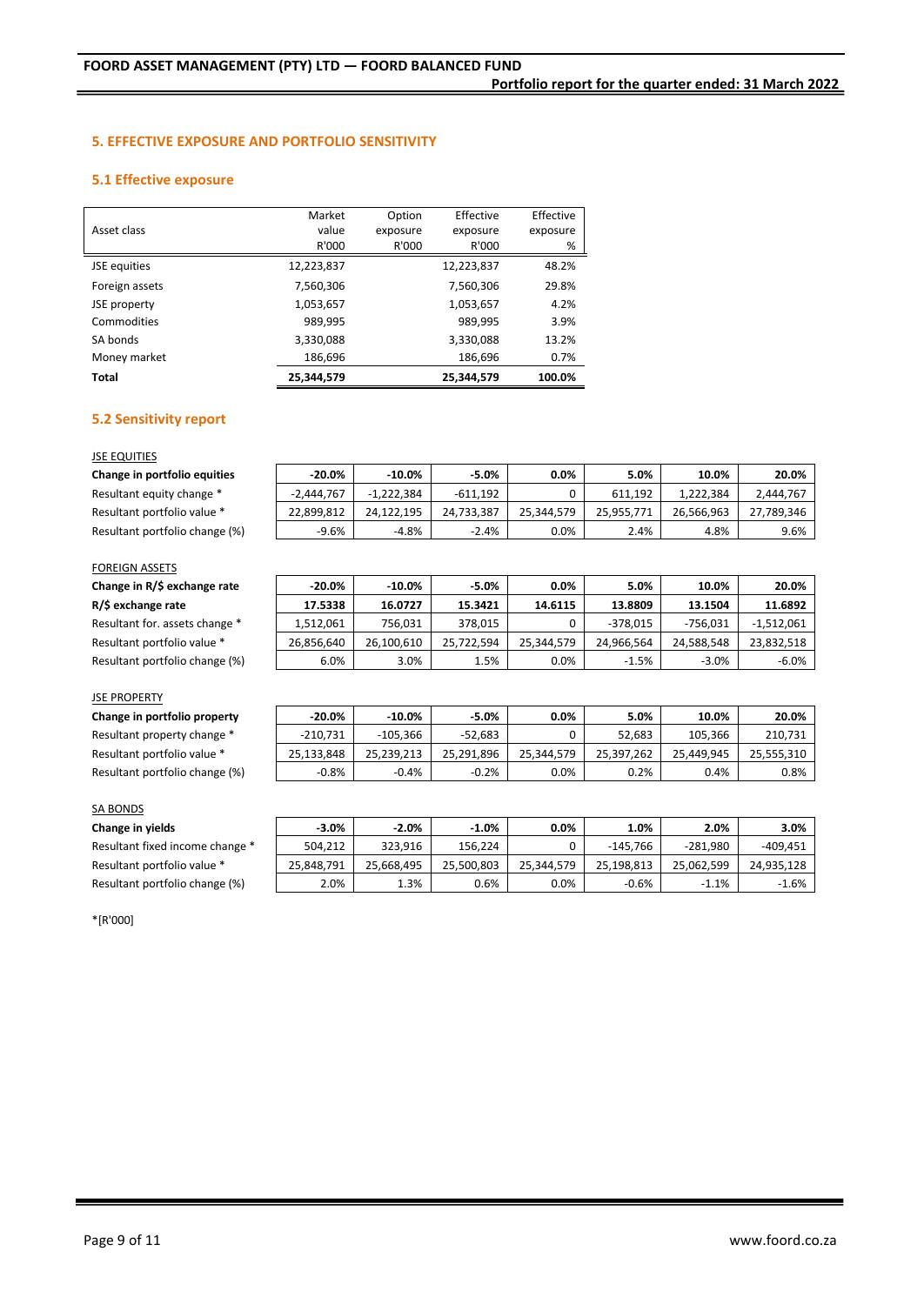### **6. RESPONSIBLE INVESTMENT SUMMARY**

#### **Voting resolutions for Q1 2022**

| <b>Portfolio</b>                   | <b>Total count</b> | For  | Against | Abstain        |
|------------------------------------|--------------------|------|---------|----------------|
| <b>Adopt Financials</b>            |                    | 100% | 0%      | 0%             |
| Auditor/Risk/Social/Ethics related | 22                 | 100% | 0%      | 0%             |
| <b>Buy Back Shares</b>             | 4                  | 100% | 0%      | 0%             |
| Director Remuneration              | 17                 | 100% | 0%      | 0%             |
| <b>Issue Shares</b>                | 5                  | 20%  | 80%     | 0%             |
| Loan / Financial Assistance        | 4                  | 25%  | 75%     | 0%             |
| Other                              | 10                 | 90%  | 10%     | 0%             |
| Re/Elect Director                  | 18                 | 100% | 0%      | 0%             |
| <b>Remuneration Policy</b>         | 8                  | 38%  | 62%     | 0%             |
| Shares under Director Control      | 1                  | 0%   | 100%    | 0%             |
| Signature of Documents             | 2                  | 100% | 0%      | 0%             |
|                                    |                    |      |         |                |
| <b>Foord Global Equity Fund</b>    | <b>Total count</b> | For  | Against | <b>Abstain</b> |

| Foord Giobal Equity Fund                              | Total count | ror  | Against | Abstain |
|-------------------------------------------------------|-------------|------|---------|---------|
| Adopt financials                                      |             | 100% | 0%      | 0%      |
| Auditor/risk/social/ethics related                    |             | 100% | 0%      | 0%      |
| Issue shares                                          |             | 100% | 0%      | 0%      |
| Re/elect director or members of supervisory board     | 21          | 100% | 0%      | 0%      |
| Remuneration policy including directors' remuneration |             | 0%   | 100%    | 0%      |

| <b>Foord International Fund</b>                       | <b>Total count</b> | For  | Against | Abstain |
|-------------------------------------------------------|--------------------|------|---------|---------|
| Adopt financials                                      |                    | 100% | 0%      | 0%      |
| Auditor/risk/social/ethics related                    |                    | 100% | 0%      | 0%      |
| Re/elect director or members of supervisory board     |                    | 100% | 0%      | 0%      |
| Remuneration policy including directors' remuneration |                    | 0%   | 100%    | 0%      |

General comments:

- There are few abstentions. We apply our minds to every single resolution put to shareholders. When there is an abstention it would typically be intentional or for strategic reasons
- We typically vote against any resolution that could dilute the interests of existing shareholders. Examples include placing shares under the blanket control of directors, providing loans and financial assistance to associate companies or subsidiaries and blanket authority to issue shares. On the rare occasion, we have voted in favour of such resolutions, we were able to gain the required conviction in the specifics of the strategic rationale for such activities and could gain comfort that such activities are indeed to be used to the reasons stated
- The firm also has a strong philosophy regarding management remuneration models. We believe in rewarding good managers with appropriate cash remuneration on achievement of relevant performance metrics that enhance long-term shareholder value. We are generally not in favour of share option schemes given the inherent asymmetry between risk and reward typical of such schemes. In addition, we do not believe that existing shareholders should be diluted by the issuing of new shares to management as is the case with most option schemes. We are in favour of the alignment created between management and shareholders when management has acquired its stake in the company through open market share trading and paid for out of management's own cash earnings